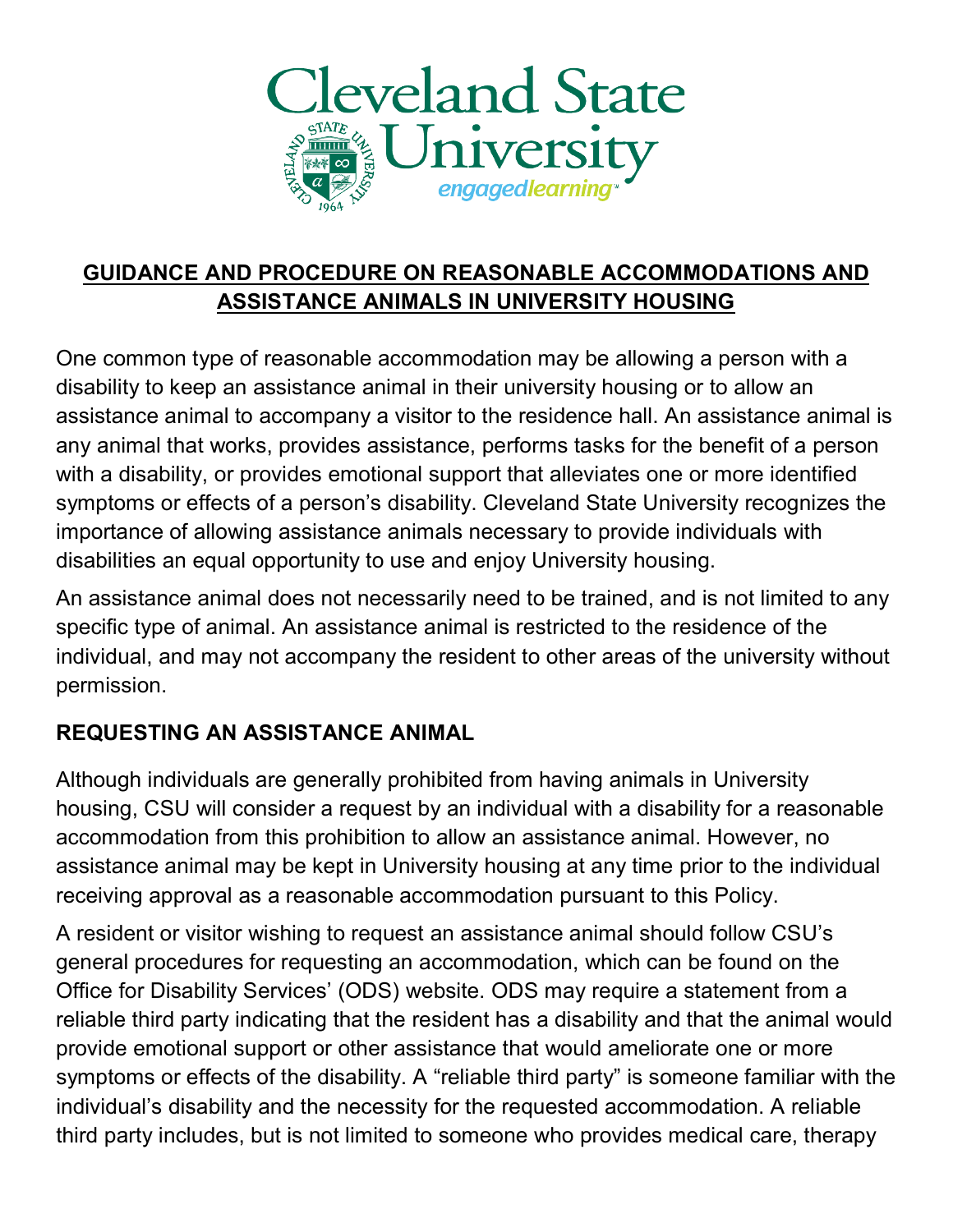or counseling to persons with disabilities, including, but not limited to, doctors, physician assistants, psychiatrists, psychologists, or social workers.

Cleveland States University, in consultation with the resident, and other parties, as appropriate, may consider the criteria below in determining whether the presence of the animal is reasonable in the making of housing assignments for individuals with assistance animals:

- Whether the animal poses or has posed in the past a direct threat to the individual or others;
- Whether the animal causes or has caused excessive damage to housing beyond reasonable wear and tear;
- Whether the size of the animal is too large for available assigned housing space;
- Whether the animal's presence would force another individual from individual housing (e.g. serious allergies);
- Whether the animal's presence otherwise violates individuals' right to peace and quiet enjoyment; and
- Whether the animal is housebroken or is unable to live with others in a reasonable manner.

The individual must provide written consent for ODS to disclose information regarding the request for and presence of the assistance animal to those individuals who may be impacted by the presence of the animal including, but not limited to, Residence Life personnel and potential and/or actual roommate(s)/neighbor(s). Such information shall be limited to information related to the animal and shall not include information related to the individual's disability. Cleveland State University reserves the right to assign an individual with an assistance animal to a single room without a roommate upon availability or, in the case of visitors, to deny the animal access upon objection of the roommate(s).

Visitors approved to bring an assistance animal to the residence hall will be issued a pass to display to Residence Life staff indicating that the animal has been approved.

## **OWNER'S RESPONSIBILITIES**

Owners granted the accommodation of an assistance animal in their residence hall unit shall be subject to the following rules, in addition to any other university rules and regulations not specifically related to assistance animals. The owner must:

## **Keep the Animal in Residence Hall Unit**

An assistance animal must be contained within the owner's privately assigned individual living accommodations except to the extent the individual is taking the animal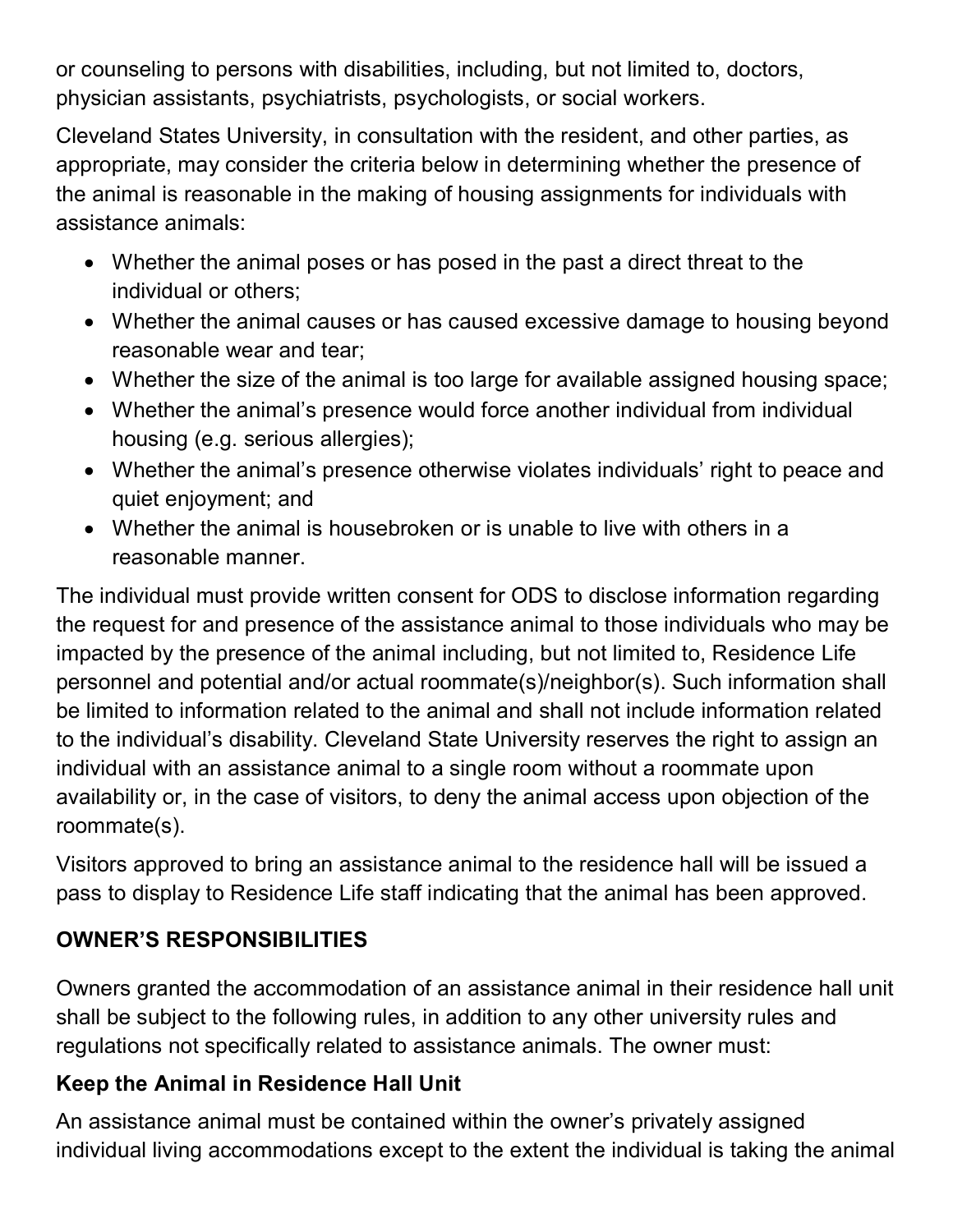out for natural relief. When an assistance animal is outside the private individual living accommodations, it must be in an animal carrier or controlled by a leash or harness. Assistance animals (who do not qualify as service animals) are not allowed in any University facilities other than the University housing to which the resident is assigned.

## **Keep the Animal under Control**

The Assistance Animal must be properly housed and restrained or otherwise under the dominion and control of the owner at all times. No owner shall permit the animal to go loose or run at large. If an animal is found running at large, the animal is subject to capture and confinement and immediate removal from University housing.

# **Abide by Laws and Policies**

The owner must abide by current city, county, and state ordinances, laws, and/or regulations pertaining to licensing, vaccination, and other requirements for animals. It is the owner's responsibility to know and understand these ordinances, laws, and regulations. The University has the right to require documentation of compliance with such ordinances, laws, and/or regulations, which may include a vaccination certificate. The University reserves the right to request documentation showing that the animal has been licensed. Additionally, the owner must abide by all equally applicable residential policies, such as assuring that the animal does not unduly interfere with the routine activities of the residence or cause difficulties for individuals who reside there.

# **Ensure the Animal is Well Cared-For**

The owner is required to ensure the animal is well cared for at all times. Any evidence of mistreatment, abuse, neglect, or leaving the assistance animal unattended for unreasonably long periods of time may result in immediate removal of the Assistance Animal and/or discipline for the responsible individual pursuant to the University Student Code of Conduct and/or any housing-related sanctions within the Residence Hall Handbook. The University will not base this determination on speculation or fear about the harm or damages an animal may cause. University personnel shall not be required to provide care or food for any Assistance Animal including, but not limited to, removing the animal during emergency evacuation for events such as a fire alarm. Emergency personnel will determine whether to remove the animal and may not be held responsible for the care, damage to, or loss of the animal. Additionally, assistance animals may not be left overnight in University housing to be cared for by any individual other than the owner. If the owner is to be absent from his/her residence hall overnight or longer, the animal must accompany the owner. The owner is responsible for ensuring that the assistance animal is contained, as appropriate, when the owner is not present during the day while attending classes or other activities.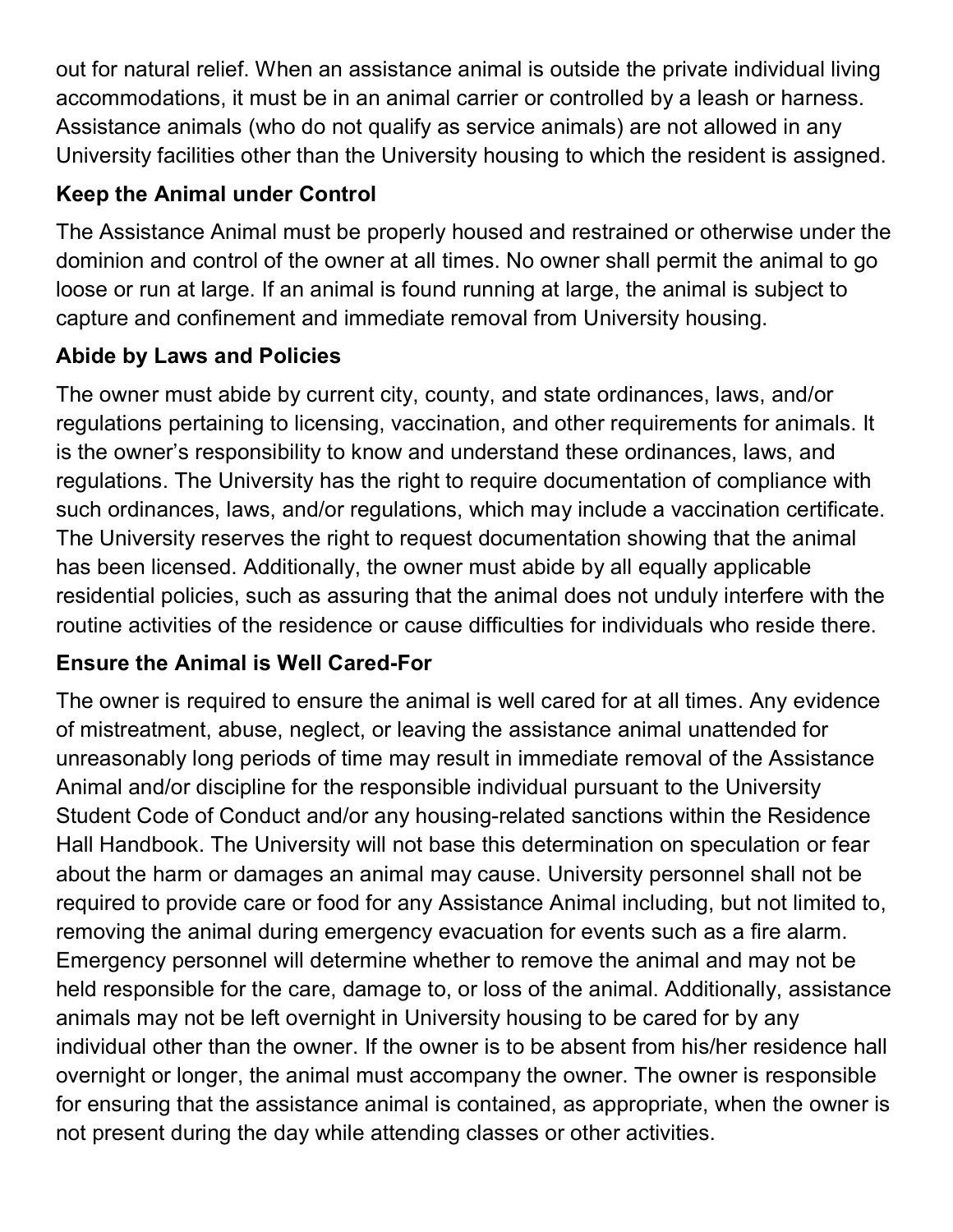## **Be Responsible for Property Damage**

The owner is required to clean up after and properly dispose of the animal's waste in a safe and sanitary manner and, when provided, must use animal relief areas designated by the University. An individual with a disability may be charged for any damage caused by his or her Assistance Animal beyond reasonable wear and tear to the same extent that it charges other individuals for damages beyond reasonable wear and tear. The owner's living accommodations may also be inspected for fleas, ticks or other pests if necessary as part of the University's standard or routine inspections. If fleas, ticks or other pests are detected through inspection, the owner will be billed for the expense of any pest treatment above and beyond standard pest management in the residence halls. The University shall have the right to bill the owner's account for unmet obligations under this provision.

## **Notify ODS or Residence Life if Assistance Animal is No Longer Needed**

The animal is allowed in University housing only as long as it is necessary because of the owner's disability. The owner must notify ODS in writing if the assistance animal is no longer needed or is no longer in residence. To replace an Assistance Animal, the new animal must be necessary because of the Owner's disability and the Owner must follow the procedures in these guidelines when requesting a different animal.

## **REMOVAL OF THE ASSISTANCE ANIMAL**

The University may require the Owner to remove the assistance animal from University housing if:

- The animal poses a direct threat to the health or safety of others or causes substantial property damage to the property of others, including University property;
- The animal's presence results in a fundamental alteration of a University program;
- The owner does not comply with the Owner's Responsibilities set forth above; or
- The animal or its presence creates an unmanageable disturbance or interference with the University community.

ODS will base such individualized determinations upon the consideration of the behavior of the particular animal and resident on a case-by-case basis, and in consultation with Residence Life, the resident, and other parties as appropriate. The University will not base this determination on speculation or fear about the harm or damages an animal may cause. Any removal of the animal or denial of approval of the request to keep the animal may be appealed pursuant to the procedure available for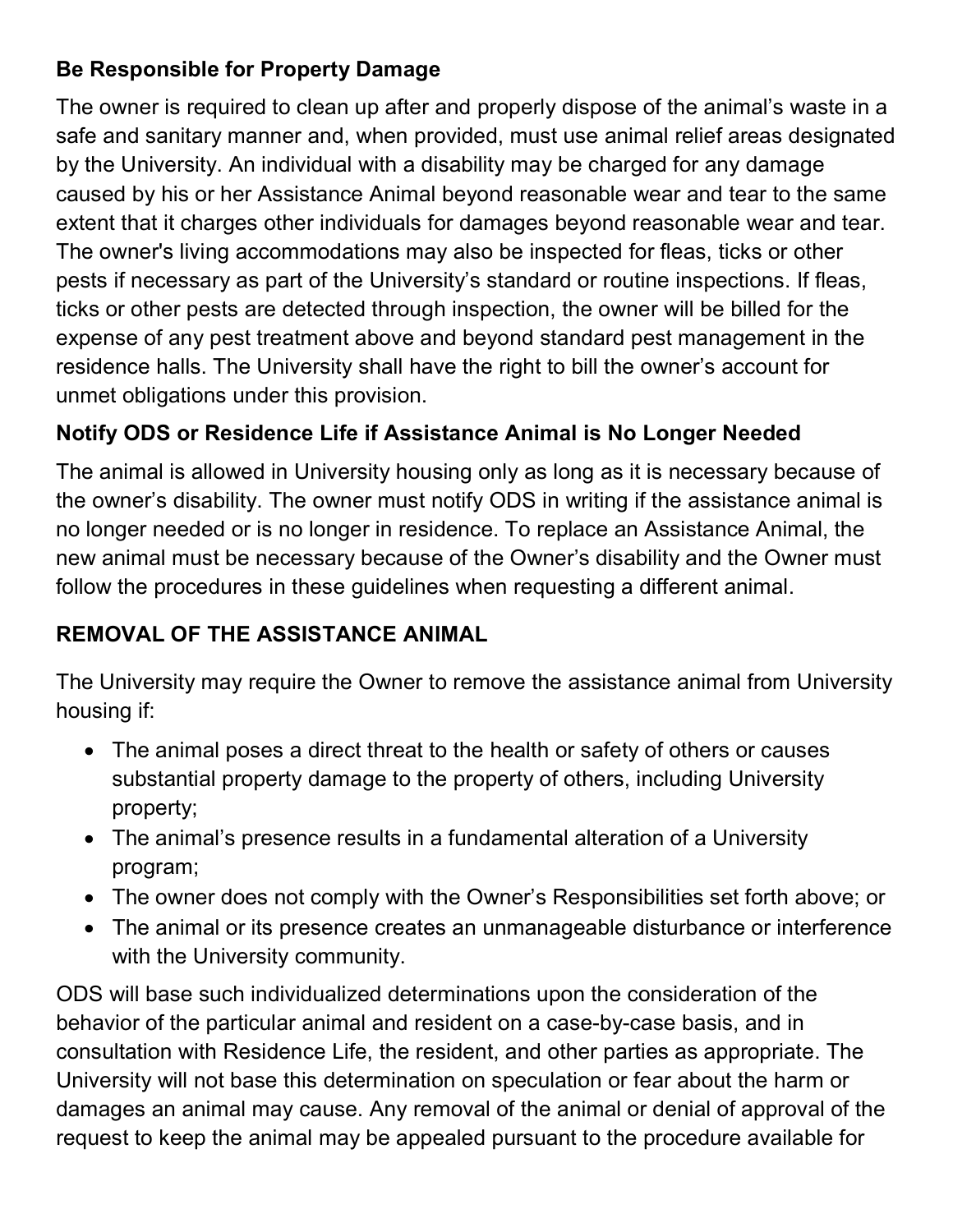complaining of violations of the University's [Policy Against Discrimination, Harassment,](https://www.csuohio.edu/sites/default/files/OIE.Procedures.FINAL_.1-19-16_1.pdf)  [Sexual Violence and Retaliation.](https://www.csuohio.edu/sites/default/files/OIE.Procedures.FINAL_.1-19-16_1.pdf) The Owner will be afforded all rights of due process and appeal as outlined in that process.

Should the Assistance Animal be removed from the premises for any reason, the Owner is expected to fulfill his/her housing obligations for the remainder of the housing contract.

#### **ACKNOWLEDGEMENT AND RELEASE OF INFORMATION CONSENT FORM**

- By my signature below, I verify that I have read, understand and will abide by the requirements outlined here and I agree to provide the additional information required to complete my Request for a Reasonable Accommodation under the University's Guidelines and Procedure on Reasonable Accommodations and Assistance Animal in University Housing.
- I have read and understand the Guidelines and Procedure on Reasonable Accommodations and Assistance Animals in University Housing and I agree to abide by the requirements applicable to Assistance Animals. I understand that if I fail to meet the requirements set forth in the Guidelines and Procedures, Cleveland State University has the right to remove the Assistance Animal and I will be nonetheless required to fulfill my housing, academic, and all other obligations for the remainder of the housing contract.
- I furthermore give permission to the Office of Disability Services to disclose to others impacted by the presence of my Assistance Animal (e.g., Residence Life staff, potential and/or actual roommate(s)/neighbor(s)) that I will be living with an animal, or than an animal will be visiting the room, as an accommodation. I understand that this information will be shared with the intent of preparing for the presence of the Assistance Animal and/or resolving any potential issues associated with the presence of the Assistance Animal. I will hold Cleveland State University harmless from any liability for disclosing such information.
- I further recognize that the presence of the Assistance Animal may be noticed by others visiting or residing in University Housing and agree that staff may acknowledge the presence of the animal, and explain that under certain circumstances Assistance Animals are permitted for persons with disabilities.

| <b>Owner's Signature</b>      | Date |
|-------------------------------|------|
| <b>ODS Representative</b>     | Date |
| Residence Life Representative | Date |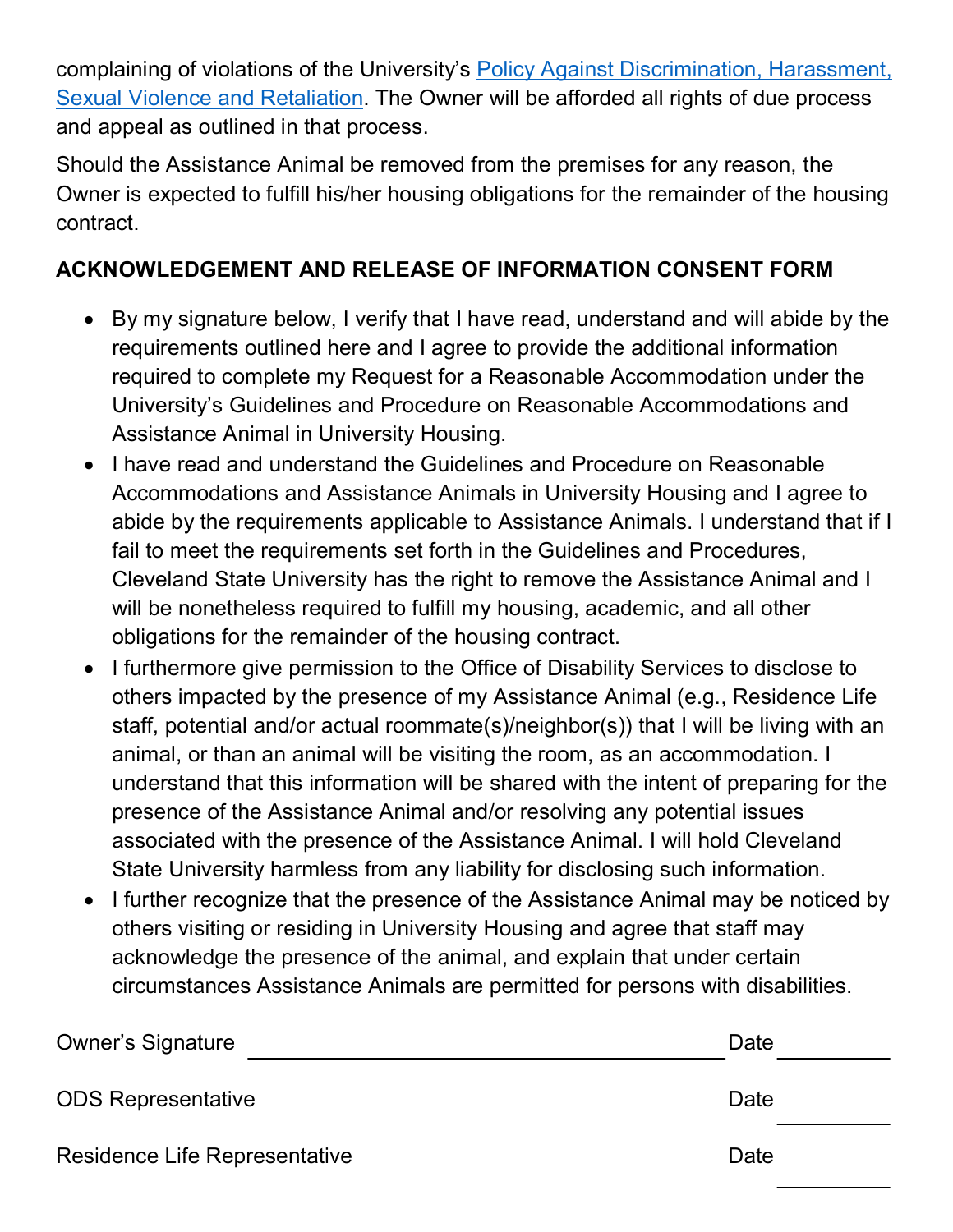#### **APPLICATION FOR ASSISTANCE ANIMAL AS REASONABLE ACCOMMODATION IN UNIVERISTY HOUSING**

 Please complete this form to request an assistance animal as a reasonable accommodation in university housing. If you require assistance completing this form, or wish to make the request orally, please contact the office of disability services.

| Name of resident/visitor:        |
|----------------------------------|
| Address:                         |
| Telephone #:                     |
| Person requesting accommodation: |

Relationship to resident (if different from resident):

 room where it is not readily apparent that the animal is a service animal please answer If you are requesting permission to have an assistance animal in your residence hall the following:

| a) Type of animal (for<br>example, dog or cat):   | b) Breed:                               | c) Color:          |
|---------------------------------------------------|-----------------------------------------|--------------------|
| d) Weight:                                        | e) Age:                                 | Gender:<br>f)      |
| g) Neutered or Spayed?<br><b>YES</b><br><b>NO</b> | h) Declawed?<br><b>YES</b><br><b>NO</b> | Name of Pet:<br>i) |
| Name of Owner:<br>j)                              |                                         |                    |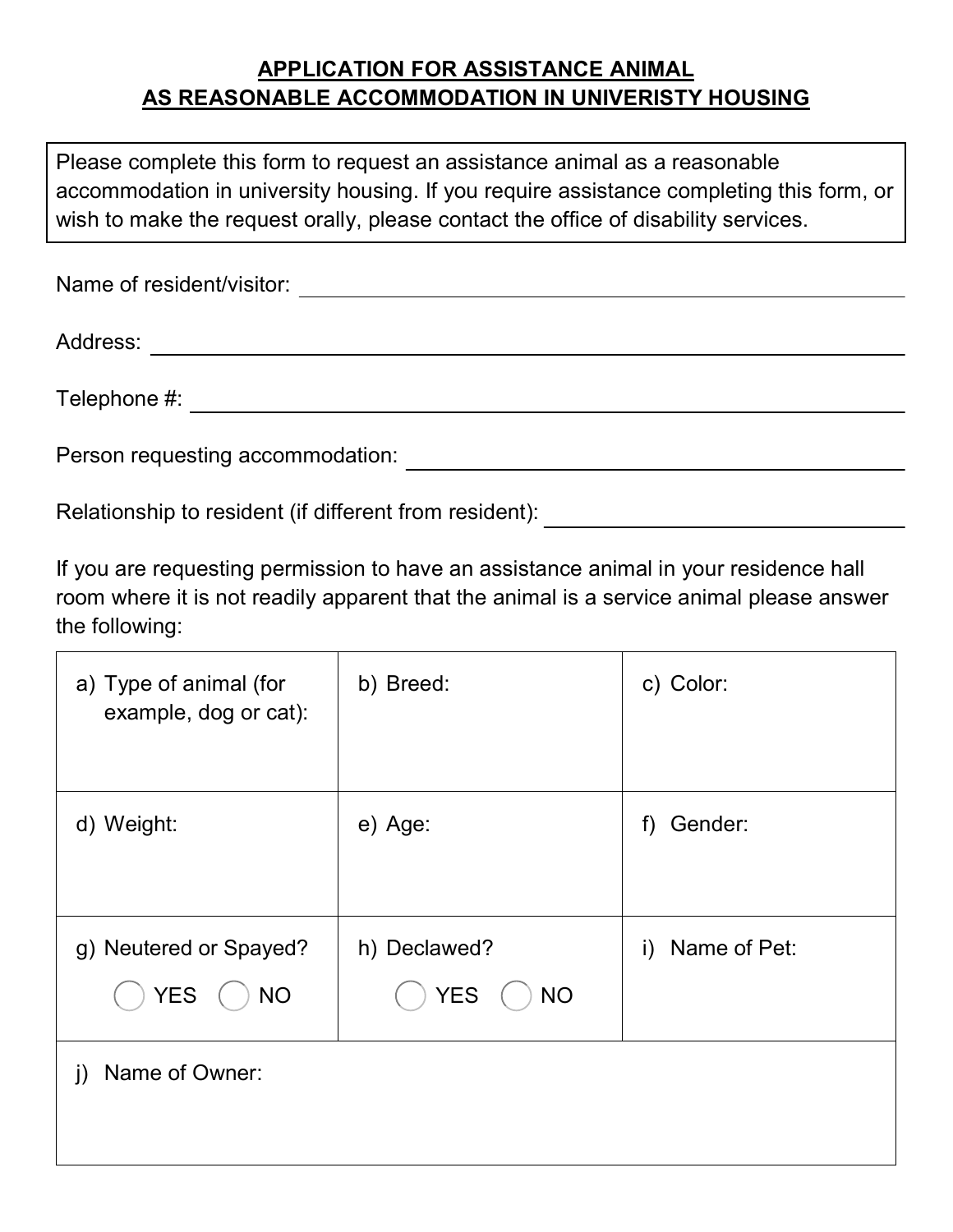

| YES | <b>NO</b> |
|-----|-----------|
|-----|-----------|

- o) If the answer to 3(m) is YES:
	- a. provide a statement from a health or social service professional indicating that you have a disability (i.e., you have a physical or mental impairment that substantially limits one or more major life activities); and
	- b. explain below how the animal has been trained to do work or perform tasks that ameliorate one or more symptoms or effects of your disability or, if the animal lacks individual training, how the animal is able to do work or perform tasks that would ameliorate one or more symptoms of effects of your disability: **NOTE:** You may provide any additional information or documentation of the training or work you describe above and attach it to this application.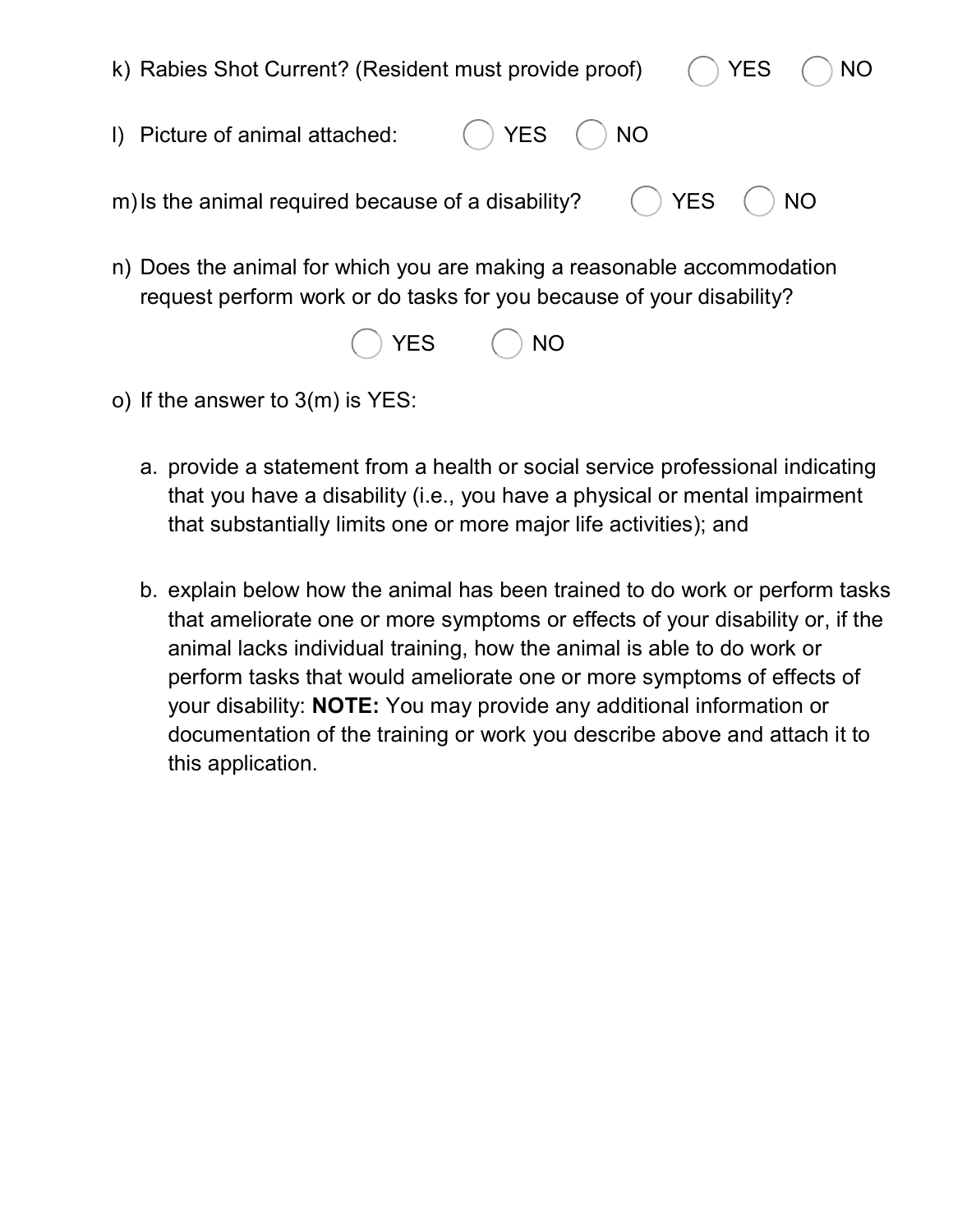p) If the answer to 3(m) is NO:

If the animal for which you are making a reasonable accommodation request does not perform work or do tasks for you because of your disability, but provides emotional support or ameliorates one or more symptoms or effects of your disability, **please submit a statement** from a health or social service professional stating that:

- a. you have a disability (i.e., you have a physical or mental impairment that substantially limits one or more major life activities); and
- b. the animal would provide emotional support or other assistance that would ameliorate one or more symptoms or effects of your disability and how the animal ameliorates the symptoms or effect.

Please attach such a statement to this application. You may use, but are not required to use, Form A.

q) Cleveland State University may deny a request to keep an assistance animal on the premises if the animal poses a direct threat (i.e., a significant risk of substantial harm) to the health or safety of other individuals that cannot be eliminated or reduced to an acceptable level by another reasonable accommodation, or if the animal would cause substantial physical damage to the property of others that cannot be reduced or eliminated by another reasonable accommodation. Cleveland State University will base such a determination only upon reliable, objective evidence of the specific animal's actual behavior or conduct and not on speculation or fear about the types of harm or damage an animal may cause.

**Signature**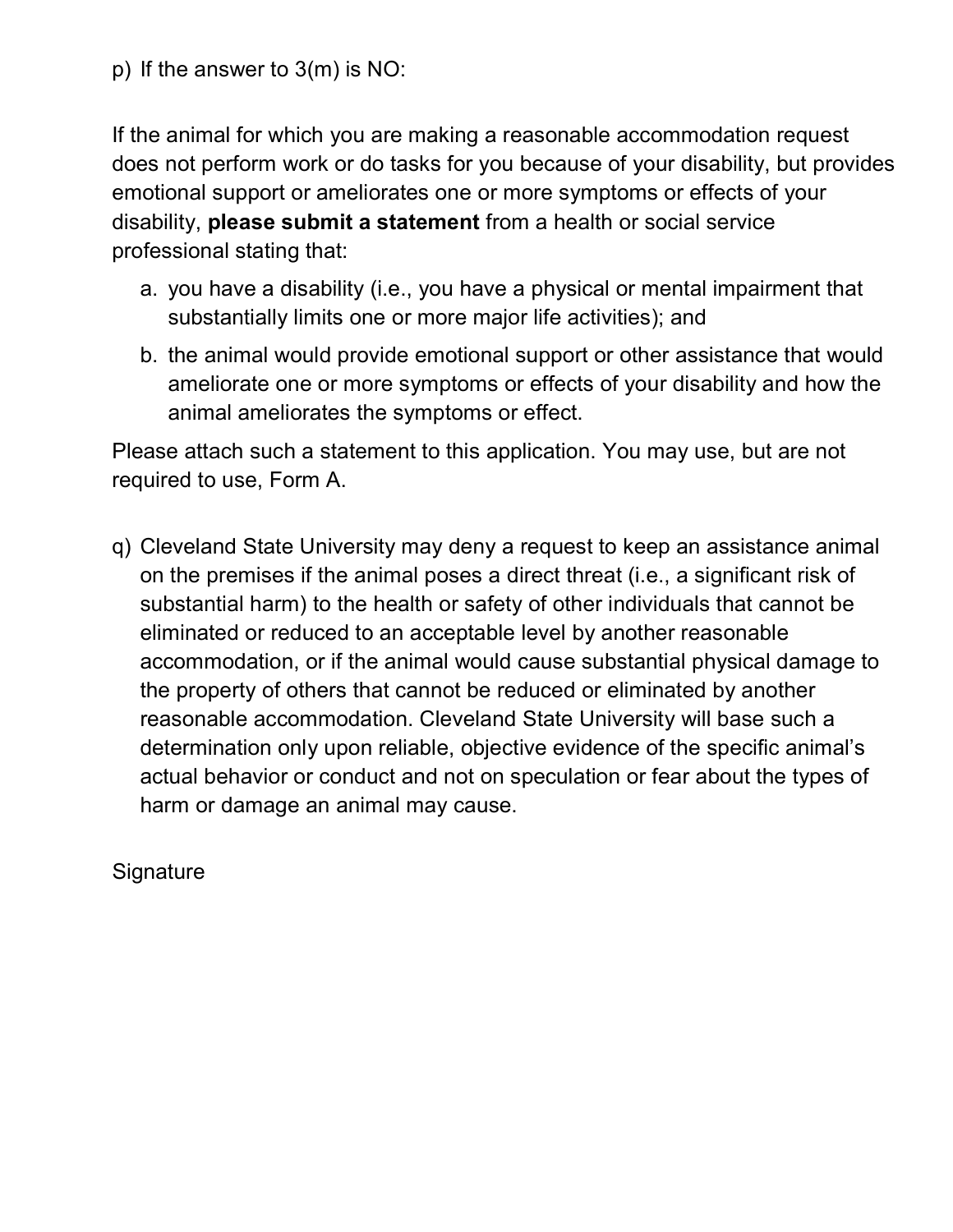#### **CLEVELAND STATE UNIVERSITY GUIDELINES REGARDING ASSISTANCE ANIMALS**

- A. Cleveland State University will grant reasonable accommodation requests to persons with disabilities consistent with the Guidance and Procedure on Reasonable Accommodation and Assistance Animals in University Housing and all relevant statutes. A person with a disability is one who: (a) has a physical or mental impairment which substantially limits one or more of such person's major life activities; or (b) has a record of having such an impairment; or (c) is regarded as having such an impairment, but such term does not include current, illegal use of or addiction to a controlled substance (as defined in section 102 of the Controlled Substances Act (21 U.S.C. 802)).
- B. Cleveland State University will review and respond promptly to all reasonable accommodation requests.
- C. All information received by Cleveland State University regarding an individual's disability, including physical, mental, psychological, and/or psychiatric conditions, and disability-related need for a requested accommodation shall be kept confidential unless the individual authorizes the release of the information or Cleveland State University is required to produce the information in response to a subpoena or court order.
- D. If a resident of Cleveland State University housing has a disability and a disability-related need for a reasonable accommodation under federal, state or local law, Cleveland State University will grant such accommodation, including a request to keep a service or assistance animal. Cleveland State University will not retaliate against any person because that individual has requested or received a reasonable accommodation. Cleveland State University will not discourage any individual from making a reasonable accommodation request, including a request to keep a service or assistance animal. While it is Cleveland State University's policy to not allow any pets at Cleveland State University housing, service or assistance animals are not pets. However, a resident or visitor must request a reasonable accommodation to Cleveland State University's pet policy in order to keep an assistance animal at Cleveland State University housing.
- E. Rules applicable to pets do not apply to service or assistance animals. However, when assistance animals are in Cleveland State University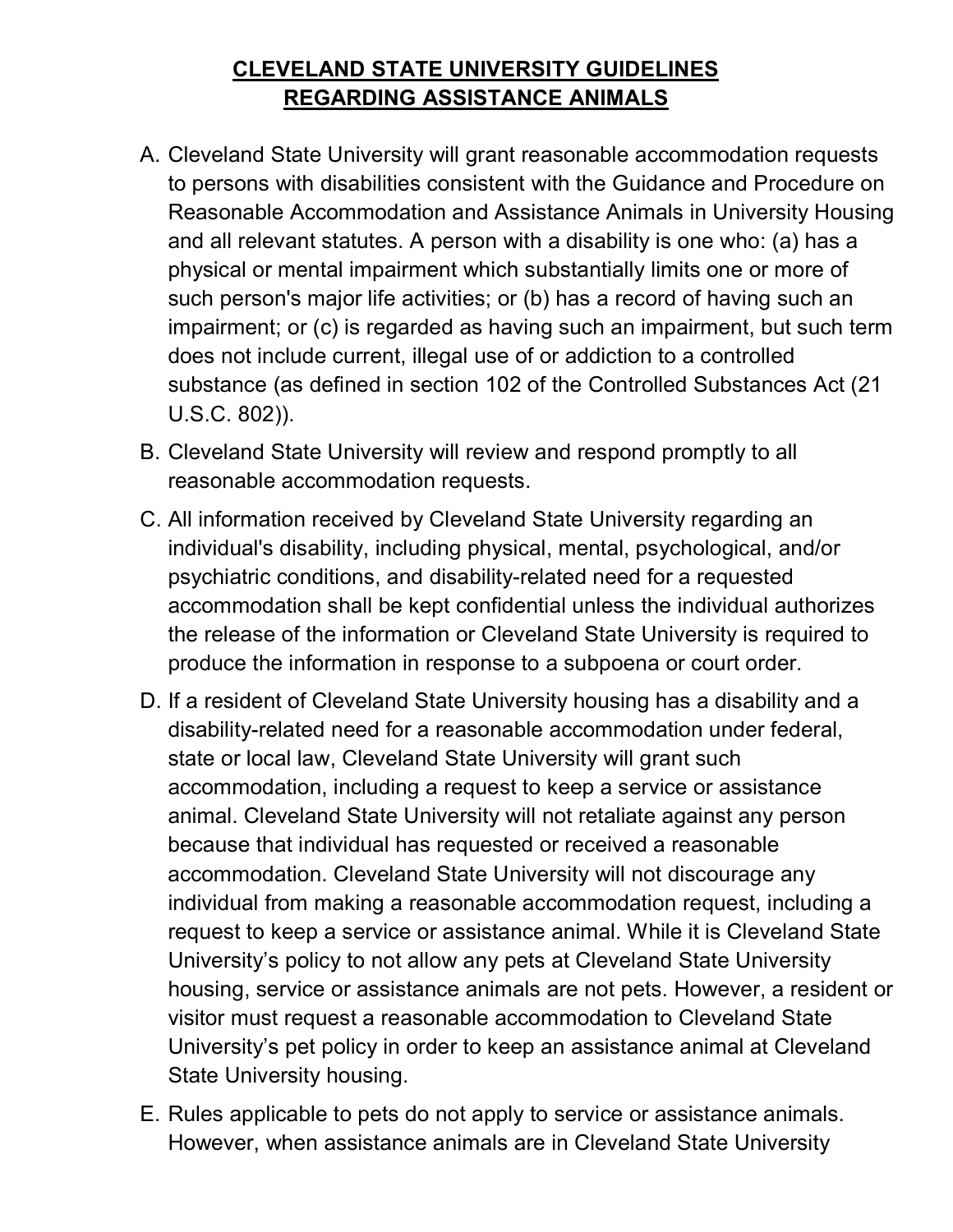leash or in a carrier or cage, unless those devices prevent service animals assistance animals shall comply with all state and local animal laws unless University may take action against the owner for damages caused by a against residents who have caused similar damages. housing common or public areas, the assistance animal must be kept on a from performing a disability-related task. Additionally, like any other resident, owners of service or assistance animals remain subject to the provisions of their leasing agreement. Similarly, owners of service or the owner is entitled to a reasonable accommodation. Cleveland State service or assistance animal to the same extent that it takes such action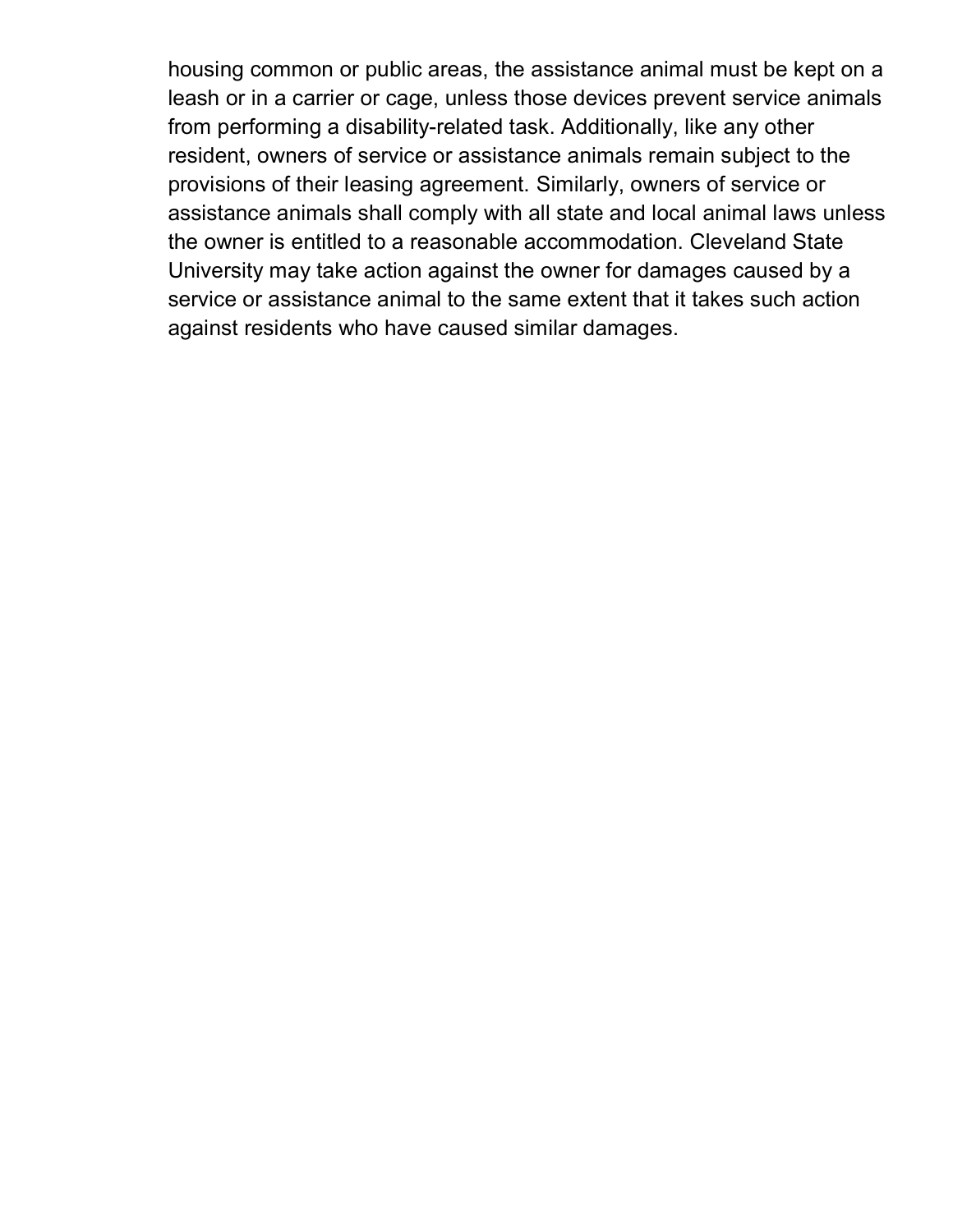#### **FORM A – ASSISTANCE ANIMAL REQUESTS**

| If you are seeking permission to keep an assistance animal that has not been trained<br>to do work or perform tasks, please have a health or social service professional<br>complete this form or provide similar documentation. |  |
|----------------------------------------------------------------------------------------------------------------------------------------------------------------------------------------------------------------------------------|--|
| <b>Resident name:</b>                                                                                                                                                                                                            |  |
| Address:                                                                                                                                                                                                                         |  |
| Telephone #:                                                                                                                                                                                                                     |  |

#### **Resident Statement and Signature**

I intend to request that Cleveland State University permit (if different from resident, state name and relationship to resident) to have an assistance animal as a reasonable accommodation for a disability. In connection with that application, I am requesting that you complete this form regarding the disability.

Resident Signature:

Date:

 **Please continue to last page for health or social service professional statement**